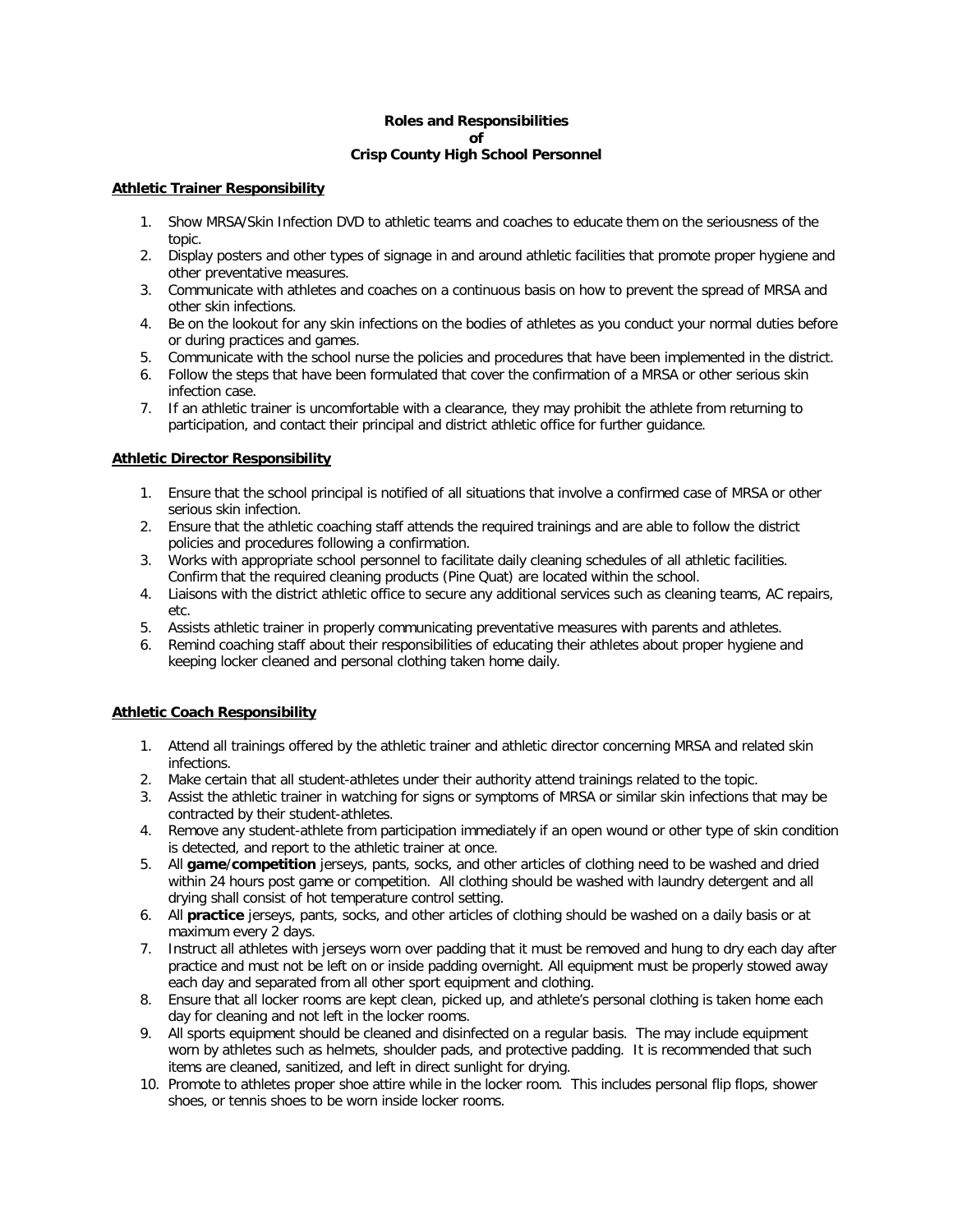## **Custodian Responsibility**

- 1. Make sure all locker rooms are cleaned on a daily basis. (This includes mopping, sanitizing, and disinfecting).
- 2. Make sure all trash bins are emptied each day and replaced with new liners.
- 3. Remove all unclaimed articles and dirty clothing from the locker room found left on the floor.
- 4. Spray each locker room, locker, and showers on routine basis with school approved disinfectant (Pine Quat). Disinfectant must be left to air dry and must not be removed with water, soap, or cleaning materials. Pine Quat works best if left to air dry 10 minutes or longer.
- 5. All toilets must be cleaned and disinfected on a daily basis.
- 6. Provide or have available anti-bacterial showering soaps and hand soaps for all locker rooms. (It is recommended that soap dispensers rather than individual bars of soap be available). This will help reduce and possibly eliminate cross- contamination.

#### **School Nurse Responsibility (If available)**

- 1. Monitor all students that may present possible signs of MRSA and report to the school principal cases that have been given a positive diagnosis.
- 2. Communicate with the athletic trainer on regular basis ensuring that both are updated and reviewed on new procedures pertaining to MRSA.
- 3. Recommend any student with possible signs of MRSA to local physician offices, school nurse practioners, and/or hospitals for proper care and treatment.
- 4. Make sure all areas of the nurse's station, room, and restrooms and kept clean, sanitized, and disinfected on a daily basis.
- 5. All blankets, pillow cases, and items used for patient comfort are cleaned and disinfected on a regular schedule.

## **Action Steps for Possible/Confirmed Cases**

- 1. Athletic trainer, after examining and treating athlete, contacts parents to inform them that athletic participation is suspended pending a written clearance is received from a medical doctor.
- 2. Athletic trainer notifies principal, athletic director and school nurse if they feel that there is a possibility of a serious skin infection case.
- 3. Athletic director initiates immediate cleaning and disinfecting of all areas.
- 4. Athletic trainer and director communicate with members of the athlete's team in order to review appropriate hygiene procedures. Steps to implement may include all clothing, pads, helmets, knee pads, travel bags, etc. taken home to clean.
- 5. District provides written scripts in order to share information with parents at the school for both proactive and reactive scenarios.
- 6. After confirmation of serious skin infection is received, the school notifies the district office using the appropriate method. Environmental Compliance and Custodial Services administrators will evaluate the situation with the school principal and develop an action plan for cleaning/disinfecting affected areas of the school site.
- 7. Visiting teams that have had contact with affected individual are notified about the confirmation as soon as possible so that appropriate steps may be taken to limit the spread of the infection.
- 8. Incident report is generated by athletic trainer and the district athletic director is notified.
- 9. If the situation worsens considerably after school hours, the principal or their designee will contact the district's emergency number, 229-276-3400, to report details.
- 10. Only skin conditions that have been properly diagnosed and treated by a medical professional may be covered to allow participation of any kind.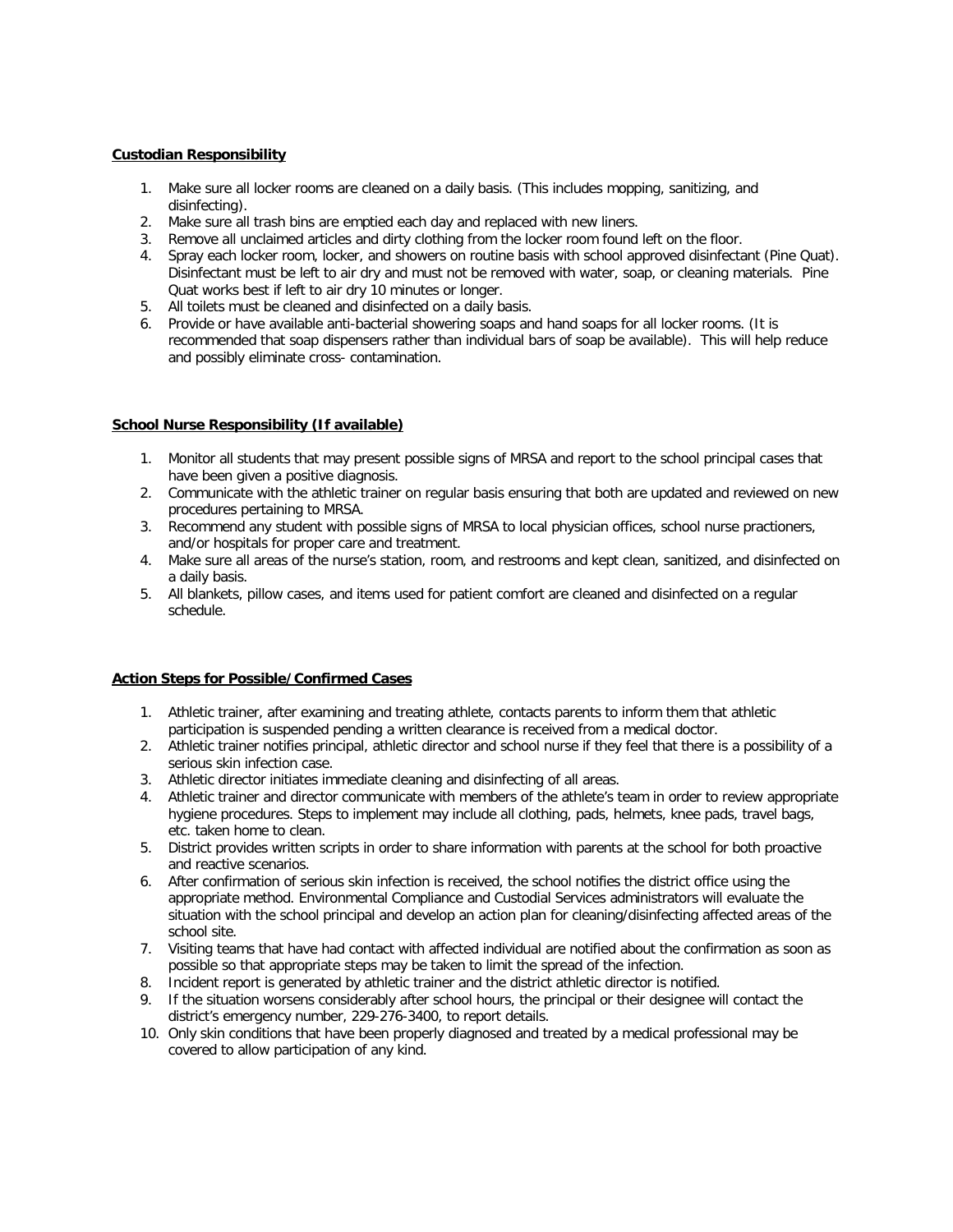### **Preventative Measures**

- 1. All environmental hard surfaces that may come in contact with body fluids should be cleaned and sanitized daily with appropriate product.
- 2. Locker rooms, weight rooms, shower areas and other related facilities should be cleaned daily if used.
- 3. All weight benches and bars should be cleaned and wiped down daily with an anti-bacterial cleaning agent.
- 4. Make sure that padding and other equipment is stored someplace where it can dry out after use. All exposed padding to weight benches shall be removed and replaced with new padding.
- 5. Remind athletes that washing their hands with warm, soapy water frequently is one of the best methods to prevent MRSA and other diseases.
- 6. Encourage immediate showering following activity.
- 7. Remind athletes not to share personal hygiene items (bar soap, towels, and razors), clothing, water bottles, towels or athletic equipment.
- 8. All dirty clothes should be taken home and cleaned on a daily basis. Do not leave jerseys on pads overnight.
- 9. Cover all cuts and scrapes. If a bandage or wrapping falls off, have it replaced immediately.
- 10. Include student-athletes and parents in any types of communication that can assist in preventing the spread of skin infections.
- 11. Remind athletes that they must report every skin wound to their athletic trainer or coach.